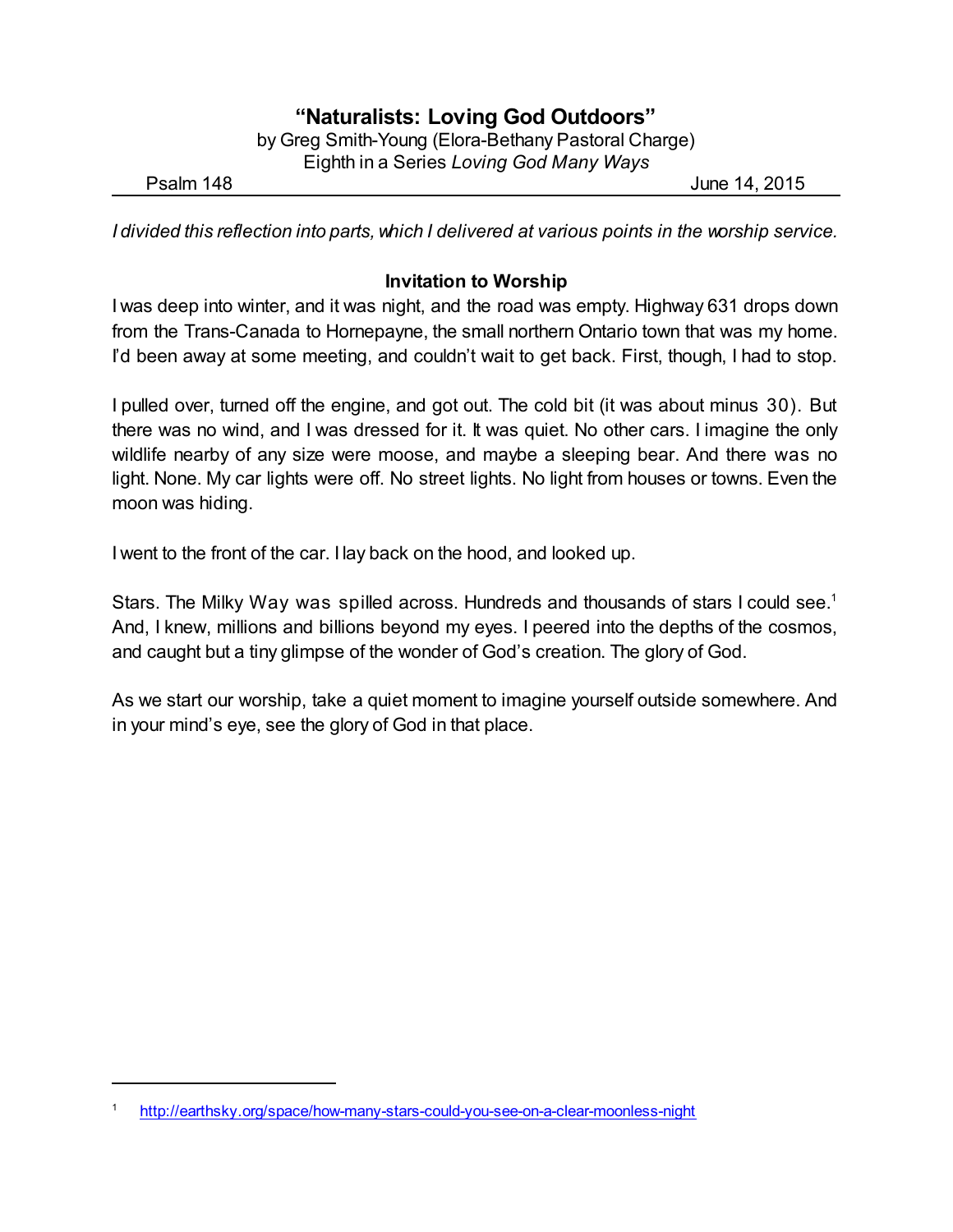# **Loving God Outdoors**

Song: *God Sees the Little SparrowFall"*

We hear the sparrow sing, and see the flower bloom, and we know God loves us too.

We've been looking at different ways, different styles, different pathways by which we love God. I've listed them in your Sunday News.<sup>2</sup> The idea is that each of us has ways to show our love to God. Our ways are shaped by our personality and our experiences. So you might show love to God differently than the person beside you. That's good! Their ways of loving God might not speak to you at all. Yet we are all blessed and our community is richer because of this diversity.

This year, we've already looked at the first six pathways. Today, our focus is the seventh: **Naturalists.** Naturalists love God in the outdoors.

Naturalists love worshipping in churches. It's just that, for them, creation is God's greatest cathedral. From the tiniest water bug to the most massive galactic cluster, the cosmos is the cathedral God himself has crafted.<sup>3</sup> What better way, then, to experience God! Of course it far surpasses anything we can make. The loftiest steeple is a shadow of a mighty redwood. The gold-gilded altar is dull beside the riot of colour in a rainforest. The most impressive pipe organ is mute beside the morning song of a chickadee.

Bernard was a 12<sup>th</sup>-century monk in Clairvaux, France. He is known for his profound theological learning and insight, but listen to what he said: *"You will find more laboring in the woods than you ever will among books. Woods and stones will teach you what you can never hear from any master."* 4

**Caregivers** love God by caring for others.

- **Traditionalists** love God with our ancestors.
- **Activists** love God by confronting injustice.
- **Contemplatives** love God through adoration.
- **Ascetics** love God in solitude and simplicity.

**Enthusiasts** love God by engaging mystery and celebration.

- **Naturalists** love God outdoors.
- **Intellectuals** love God with their minds.
- **Sensates** love God by engaging their senses.

- <sup>3</sup> Thomas, 43-44.
- 4 Ibid, 47.

<sup>&</sup>lt;sup>2</sup> Gary Thomas, Sacred Pathways: Discover Your Soul's Path to God revised edition (Grand Rapids: Zondervan, 2010). Here are his short definitions of each.

I've changed the order Thomas presents them, to fit my planned order for this series. I've also modified some of the descriptions.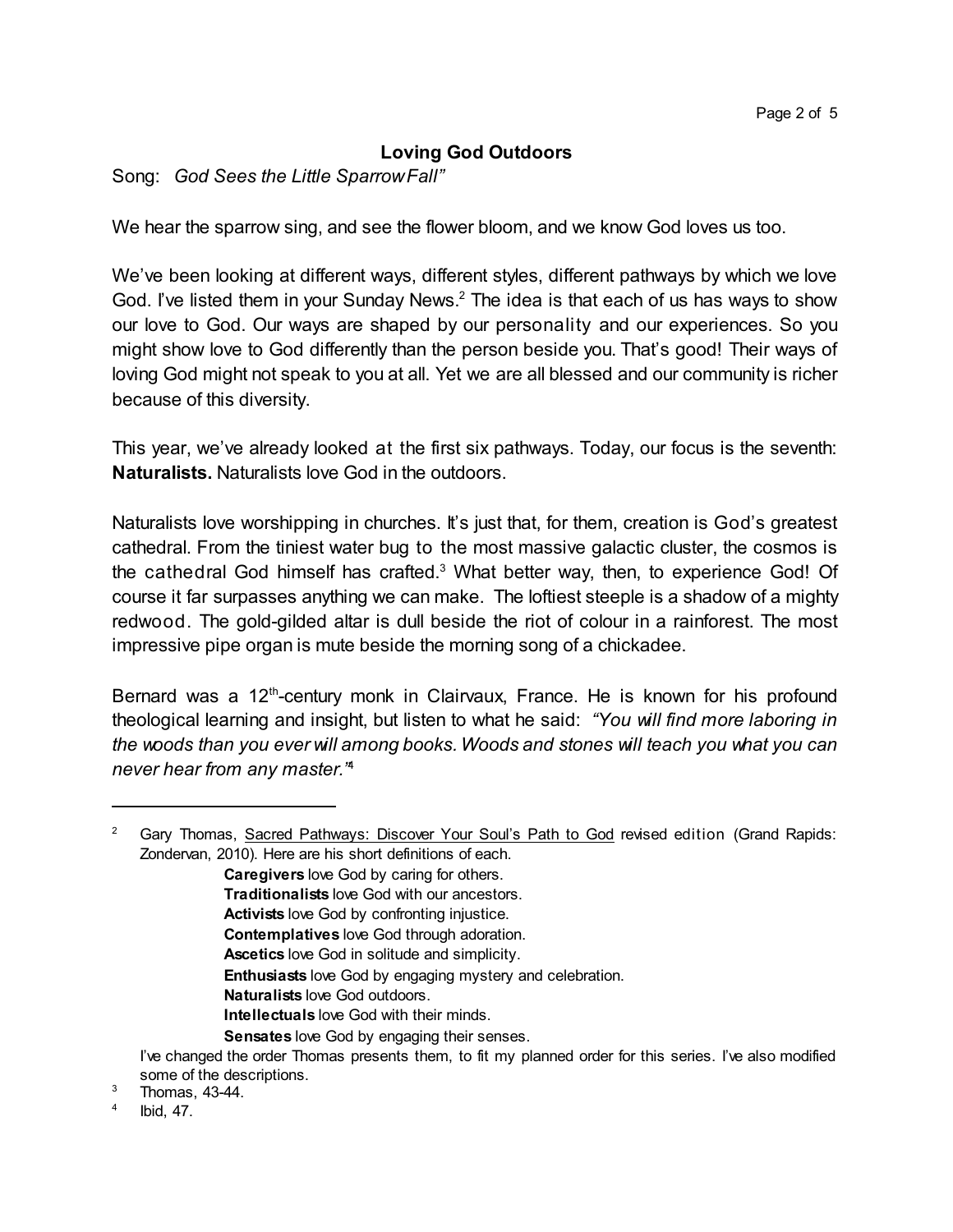John Milton wrote this line in his poem *Paradise Lost*: *"In contemplation of created things / By steps we may ascend to God." 5*

Is this you? Do you worship well when walls are not around you? Is immersing yourself in creation how you ascend to the Creator? Are you a Naturalist?

#### **Psalm 148**

We're going to read together Psalm 148. It's a Naturalist poem, that calls on all of us to worship God within the wonders of God's creation.

Hallelujah! Praise the Lord from heaven! Praise God on the mountaintops! Praise God, all of his messengers! Praise God, all of his multitudes! Praise God, sun and moon, and bright stars too! Praise God, highest heavens and waters that fill the sky! Everything, praise the Lord's name because God gave the command and you were created! God set you in place always and forever. God made a law that will not be broken. Praise God from the earth, you sea monsters and all you ocean depths! Praise God you fire and hail, snow and smoke, stormy wind that does what God says! Praise God, you mountains, every single hill, fruit trees, and every single cedar! Praise God, you animals —wild or tame you creatures that creep along and you birds that fly! Praise God, you kings of the earth and every single person, you princes and every single ruler on earth! Praise God, you young men and women you elders and you children! Everyone praise the Lord's name. Only God is high over all. Only God's majesty is over earth and heaven. God raised the strength of his people, the praise of all his faithful ones the people of Israel who are near to God. Hallelujah! Psalm 148 Common English Bible (alt)

<sup>5</sup> Ibid, 48.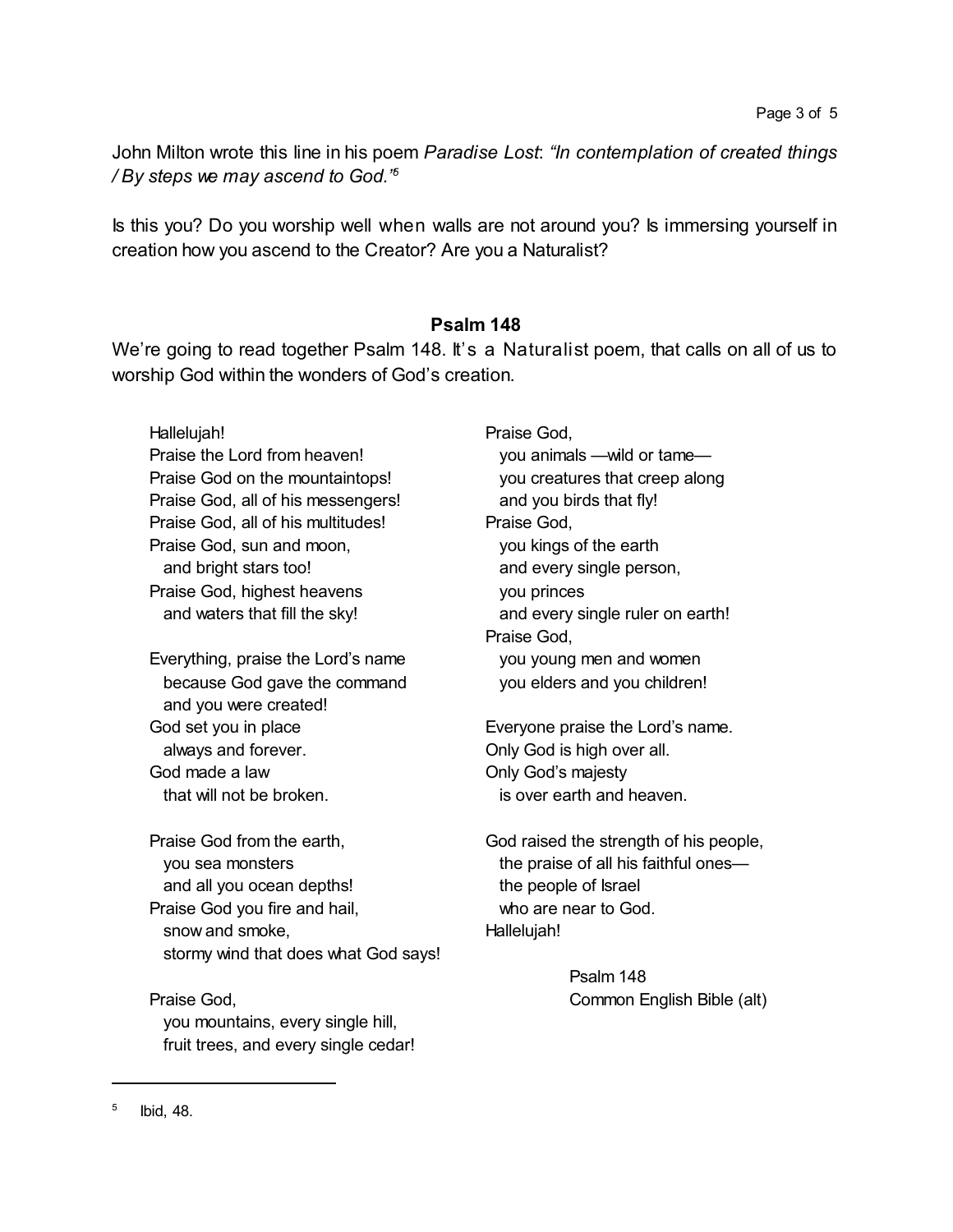## **Temptations for Naturalists**

Any of the spiritual pathways bring temptations. We can take anything good too far or distort it.

You can be tempted to think your pathway is the best. You get so much out of it. Shouldn't others! A Naturalist might say,*"I don't need to worship God in a building or a worship service."* That's fine. But they can say it with a tone that looks down on those who do. The Naturalist pathway is no more authentic, truthful, free, or mature than the others.

Naturalists can be tempted to go on too many walks in the woods, alone. Many embrace the solitary experience. Being alone with God is precious. But so is being with your sisters and brothers in Christ. Jesus calls us to follow him together, to love God together. So resist the temptation of individualism.

Resist also the temptation to idealize creation. We sing about birds and bunnies, meadows and streams, and mountains. But creation is also the hawk snatching a bunny in her talons, and the steam flooding the meadow. One explorer, George Vaux Jr., described the mountains of British Columbia as, "cold, severe, beautiful, grand, unapproachably majestic."<sup>6</sup> When I lived up north, I learned that creation is dangerous. God is not safe either. Still, God is good.<sup>7</sup>

The most dangerous temptation is idolizing nature. That is worshipping the creation itself, instead of the Creator. Nature is not God, and God is not nature. Nonetheless, exploring creation stirs me, more and more, to know the Maker. Also, to tend, protect, and use well what God has made.

Being cautious of these temptations can help us truly and joyfully walk the Naturalist pathway of loving God. So let's sing together "God of Wonders."

Mackenzie Funk, "Canada's Little Park of Wonders" National Geographic ??.?? (June 2015), PP. <http://ngm.nationalgeographic.com/2015/06/yoho-national-park/funk-text>

<sup>&</sup>lt;sup>7</sup> See Mr. Beaver's description of Aslan, who is the Christ-figure in chapter 8 of C. S. Lewis's The Lion, the Witch and the Wardrobe.